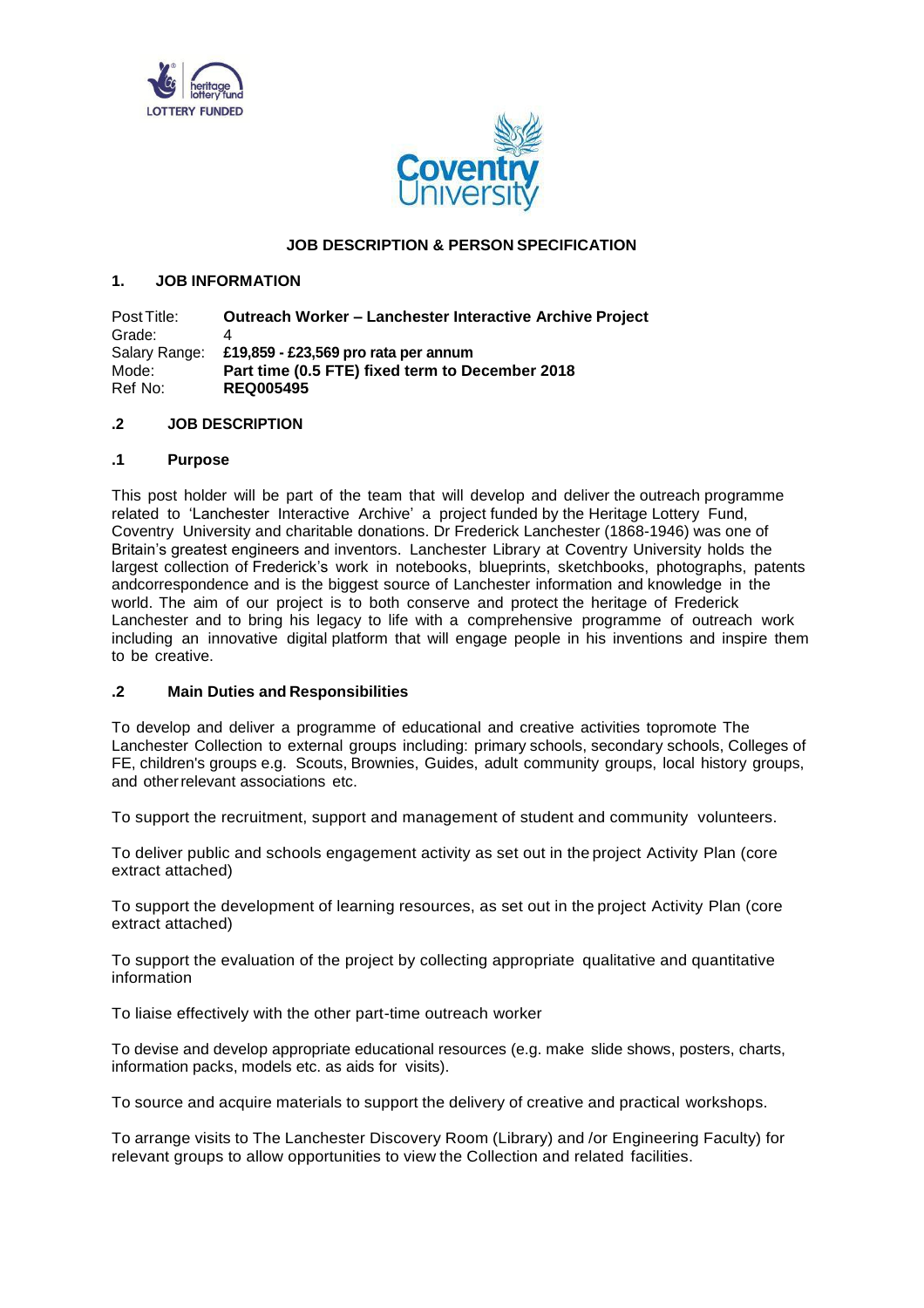

To promote the Lanchester Collection and the related website and educational games both internally to CU students and externally.

To attend and contribute to relevant project team meetings

To provide regular progress reports on activities to the Project Manager

To work collaboratively with the Lanchester Trust

To work collaboratively with the Engineering and Computing Faculty particularly in relation to their outreach programme with schools

Any other duties as are within the scope of the spirit of the job purpose, thetitle of the post and its grading.

### **.3 Supervision Received**

Project Manager

# **.4 Supervision Given**

Volunteers

# **.5 Contacts**

Contacts (internal): Project Team, Library staff, academic staff, researchers, students.

Contacts: (external): Lanchester Trust, primary and secondary schools, FEcolleges, universities, community organisations, heritage organisations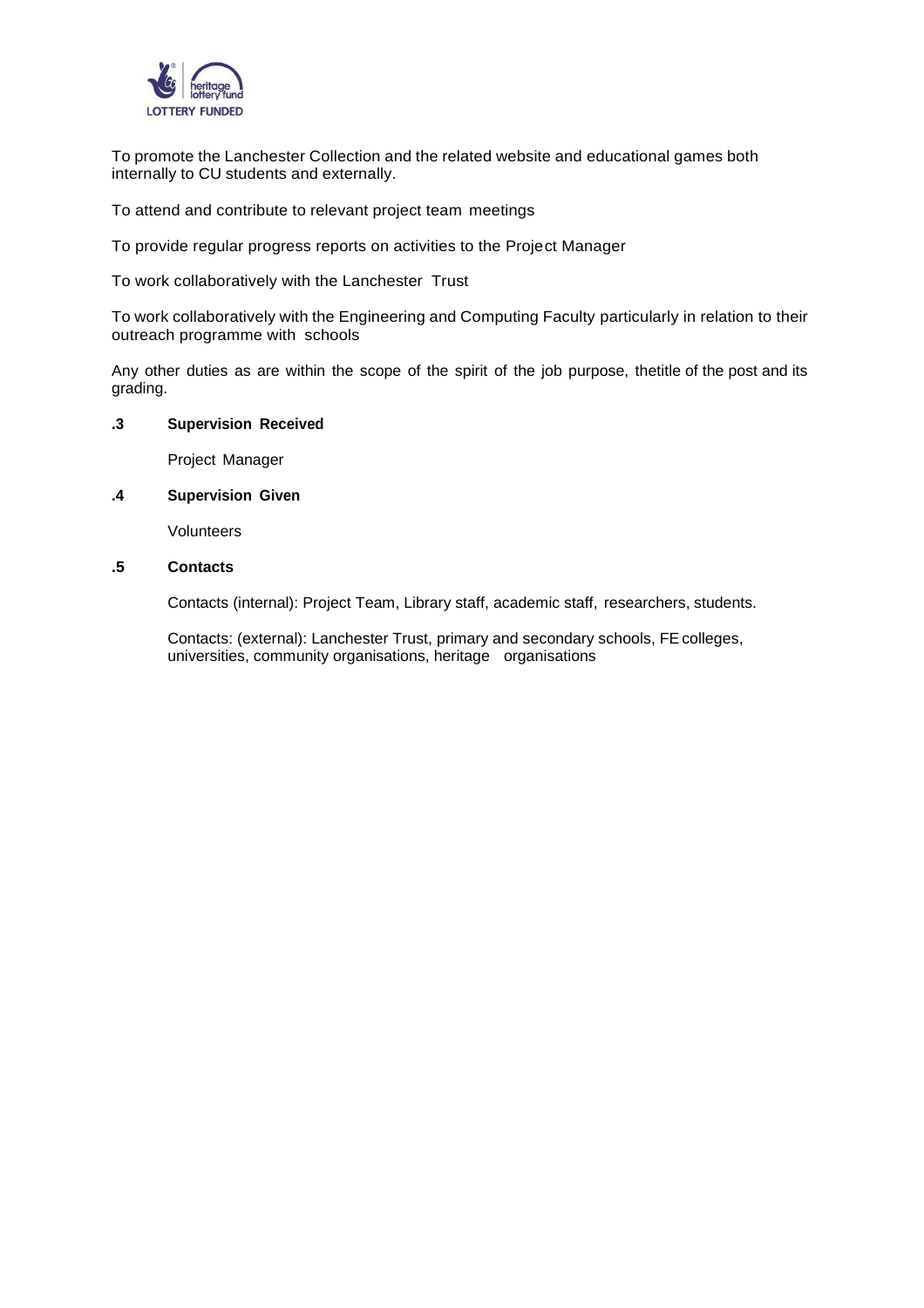



# **3. Person Specification**

| <b>ATTRIBUTES</b>                                 | <b>ESSENTIAL</b>                                                                                                                                                                                                                                                                                                                 | <b>ADVANTAGEOUS</b>                                                                                                                                                                                                                 |
|---------------------------------------------------|----------------------------------------------------------------------------------------------------------------------------------------------------------------------------------------------------------------------------------------------------------------------------------------------------------------------------------|-------------------------------------------------------------------------------------------------------------------------------------------------------------------------------------------------------------------------------------|
|                                                   |                                                                                                                                                                                                                                                                                                                                  |                                                                                                                                                                                                                                     |
| Education/ Qualifications                         | Degree or equivalent qualifications<br>and/or experience.                                                                                                                                                                                                                                                                        | Marketing qualification                                                                                                                                                                                                             |
| Experience<br>(Paid and Unpaid)                   | Experience of working with school<br>aged children and young people.<br>Experience of volunteering and/or<br>experience of recruiting and<br>working with volunteers<br>Experience of working with partner<br>organisations<br>Experience of working with<br>community organisations                                             | Experience of classroom teaching.<br>Experience of working in a museum<br>heritage location                                                                                                                                         |
| Research/Publications<br><b>Special Interests</b> | An interest in heritage                                                                                                                                                                                                                                                                                                          | Knowledge of engineering or other<br><b>STEM</b> subjects                                                                                                                                                                           |
| Job-related skills/ Aptitudes                     | Highly proficient in the use of IT<br>packages, including e-mail, internet<br>usage and word processing<br>packages.<br>Experience of effective use of social<br>media i.e. Twitter, Facebook, etc.                                                                                                                              | Experience of using multi- media<br>applications<br>Experience of digital games, use of<br>Tablets & Interactive web and<br>blogging software and interactive<br>screens.<br>Experience in editing<br>Wikipedia/Wikimedia articles. |
| <b>Interpersonal Skills</b>                       | Excellent interpersonal and<br>communication skills, both written<br>and oral.<br>Ability to think creatively and to<br>inspire and engage interest.<br>Excellent organisational and time-<br>management skills.<br>Ability to work both independently<br>and as ateam member<br>A 'can do' attitude towards solving<br>problems |                                                                                                                                                                                                                                     |
| <b>Other Requirements</b>                         | Undergo an enhanced DBS check.<br>Willingness to work out of office<br>hours including evenings &<br>weekends.<br>Some evening and weekend may be<br>required.                                                                                                                                                                   |                                                                                                                                                                                                                                     |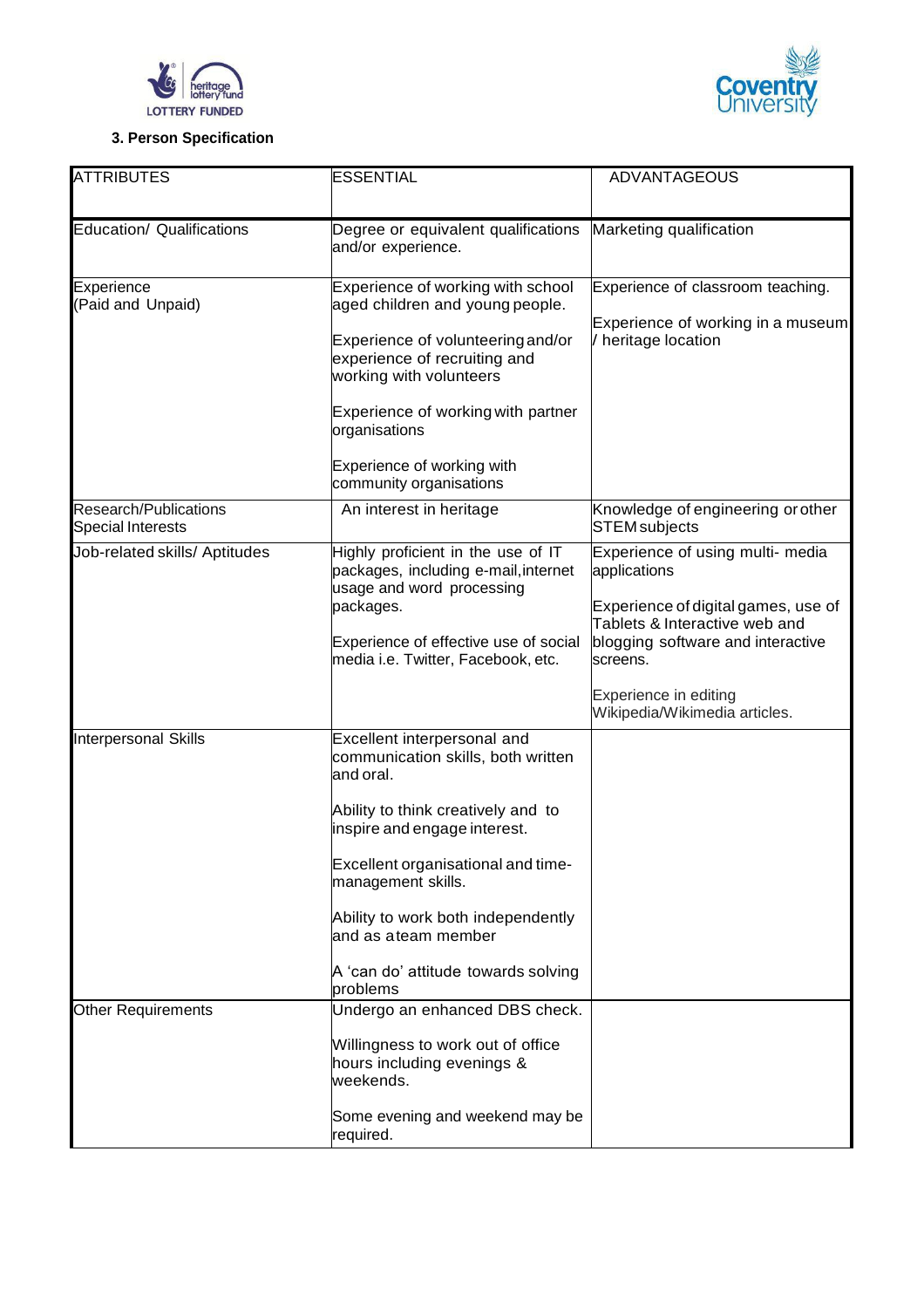



### **Lanchester Interactive Archive – core extract of activity plan**

Lanchester Interactive Archive Outreach workers (2 x part-time roles)

The project will employ two part-time Outreach Workers on a 0.5 basis. The Outreach Workers will be in post for 2 years and 2 months from month 11 of the project, allowing a two month lead in period to develop the outreach resources and volunteering programme before the Lanchester Interactive Archive and Discovery Space are launched.

The Outreach Workers will lead on public and schools engagements, developing and delivering outreach sessions. They will also recruit, support and train the volunteer team. The proposal is to use two part-time workers rather than a single post to allow for flexible hours for outreach and events (for example Lanchester Days and other public events) and for holiday cover.

## **Measuring success – evaluation targets**

The success of the activity programme will be measured against how successfully it has achieved the desired outcomes for people and communities. The table below outlines the key targets and measurement tools to be used in each case.

| <b>Outcome</b>                                                     | <b>Measure of success</b>                                                                                                                     | <b>Evaluation tools</b>                                    |
|--------------------------------------------------------------------|-----------------------------------------------------------------------------------------------------------------------------------------------|------------------------------------------------------------|
| People will have<br>developed skills                               | Staff and volunteers working with the<br>collection are familiar with appropriate<br>handling and cataloguing procedures.                     | Record of training Interview/observation                   |
| People will<br>have learnt about<br>heritage                       | earning outcomes as set out in the<br>interpretation plan are achieved                                                                        | Surveys of participants (including online<br>participants) |
|                                                                    | Engineering students using Lanchester<br>material within their courses will be more<br>familiar with the history of automobile<br>engineering | Feedback forms                                             |
|                                                                    | Primary and secondary school students will<br>learn about heritage through onsite, outreach<br>and online activity                            | Feedback forms for students and teachers                   |
| People will<br>have changed their<br>attitudes and/or<br>behaviour | Participants are more aware of Frederick<br>Lanchester and his work                                                                           | Surveys of participants (including online<br>participants) |
|                                                                    | Young people involved in the programme will<br>know more about the possibility of careers<br>and future study in STEM subjects                | Feedback forms for students and teachers                   |
| People will have<br><b>volunteered time</b>                        | Volunteer time contribution targets are met                                                                                                   | Volunteer time logs                                        |
|                                                                    | Volunteers are drawn from a wide range of<br>backgrounds                                                                                      | Volunteer equal opportunities monitoring<br>data           |
|                                                                    | Volunteers have a positive experience                                                                                                         | Volunteer evaluation questionnaires                        |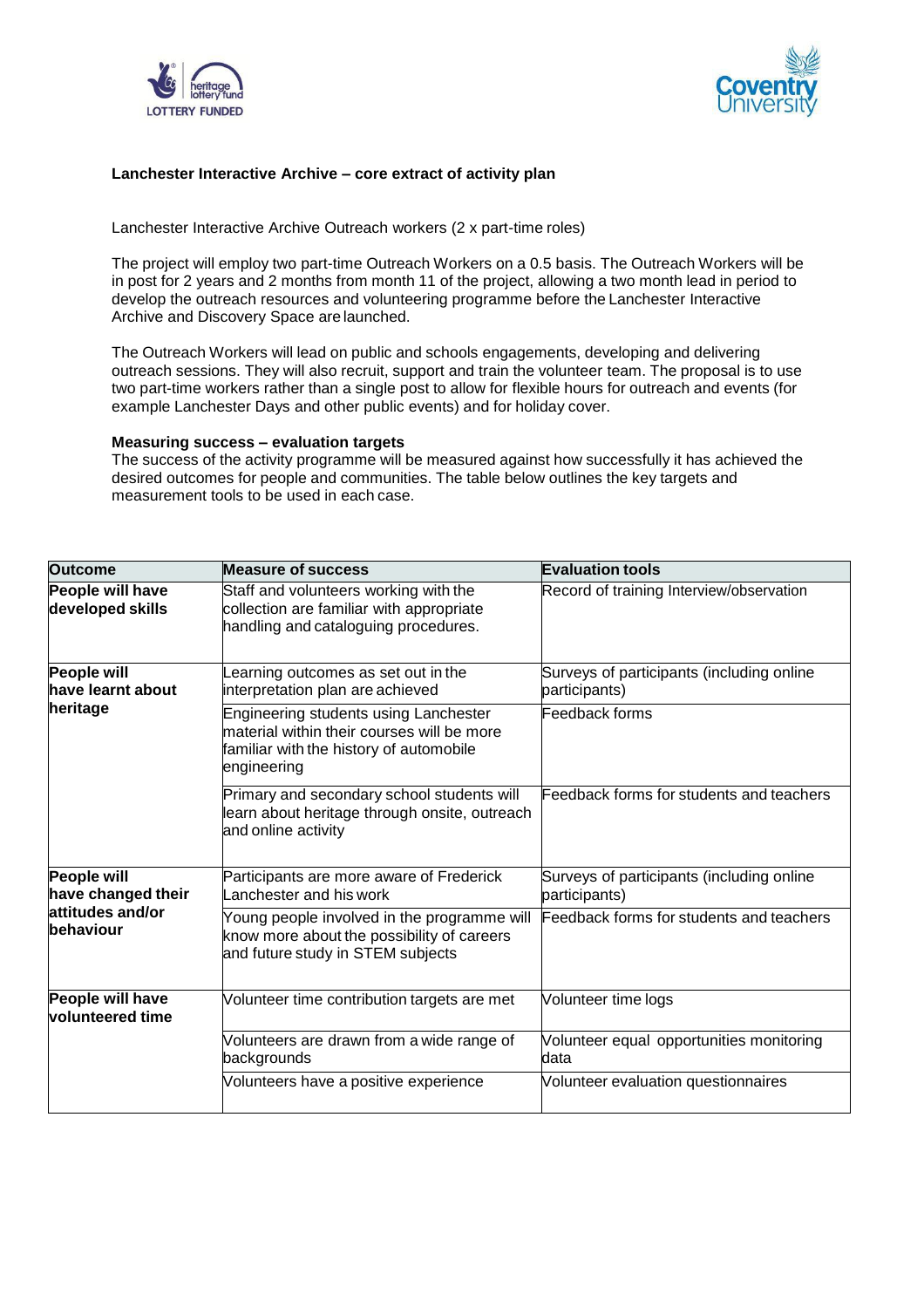



| <b>Outcome</b>                                                                   | <b>Measure of success</b>                                                                                                                                                                                                                                                                                                                                                                            | <b>Evaluation tools</b>                                                                                                                                        |
|----------------------------------------------------------------------------------|------------------------------------------------------------------------------------------------------------------------------------------------------------------------------------------------------------------------------------------------------------------------------------------------------------------------------------------------------------------------------------------------------|----------------------------------------------------------------------------------------------------------------------------------------------------------------|
| People will have had an<br>enjoyable experience                                  | Participants report an enjoyable experience<br>and that they would recommend the<br>Lanchester experience to family and friends                                                                                                                                                                                                                                                                      | Surveys of participants (including online<br>participants)                                                                                                     |
|                                                                                  | Volunteers report that they feel they have<br>made a positive contribution and learnt new<br>skills                                                                                                                                                                                                                                                                                                  | Interviews                                                                                                                                                     |
| More people and a<br>wider range of people<br>will have engaged with<br>heritage | At least 3,500 people will visit the Lanchester<br>Discovery Space each year, and many more<br>will engaged with the project through outreach online use Surveys of participants (including<br>work and via the pop-up exhibition. More than<br>25,000 unique visits will have been made to<br>the online archive each year. Participants will<br>encompass a wide range of ages and<br>backgrounds. | Records of visitor numbers Records of<br>outreach participant numbers Tracking of<br>online participants and volunteers) to collect<br>demographic information |
| The local<br>area/community will<br>be a better place to<br>live, work or visit  | Participants report that they feel<br>proud of Lanchester's achievements,<br>or that Coventry should be proud.                                                                                                                                                                                                                                                                                       | Surveys of participants<br>(including online participants)                                                                                                     |

Public engagement: outreach Pop up exhibition

Based on the interpretation in the Lanchester Discovery Space, a 'pop up' exhibition will becreated to provide a taster of the Lanchester Collection and its stories. The exhibition will be easy to mount and demount, and will be small enough to set up almost anywhere. It will include demonstrations of the digital elements of the project and will encourage people to visit the digital platform andthe Discovery Space.

The aims of the pop up exhibition will be:

To raise awareness of Frederick Lanchester and automotive history

To encourage people to engage with science, engineering and technology in fun ways

To broaden access to the collection to new audiences, including non-traditional heritage audiences To raise awareness of the project and to encourage people to engage more deeply, via the digital online resources, by visiting the Lanchester Discovery Space, by engaging withthe outreach programme or by volunteering

During years 2 and 3 of the project, the exhibition will visit six to eight locations and events each year. Where appropriate, an outreach worker or volunteer will accompany the exhibition and will be available to introduce the collection and help make connections with new audiences. Potential venues have been identified during the consultation process.

These include:

Coventry Central Library and branch libraries Warwickshire libraries, particularly Rugby, Nuneaton, Leamington and Bedworth libraries Local schools, in conjunction with outreach work Community spaces, potentially including: Jardine Youth Centre Cheylesmore Community Centre Canley Community Centre St Peter's Centre Coventry Makerspace Coventry University departments and events The University of Southampton Engineering Faculty

Transport museums and other sites, potentially including: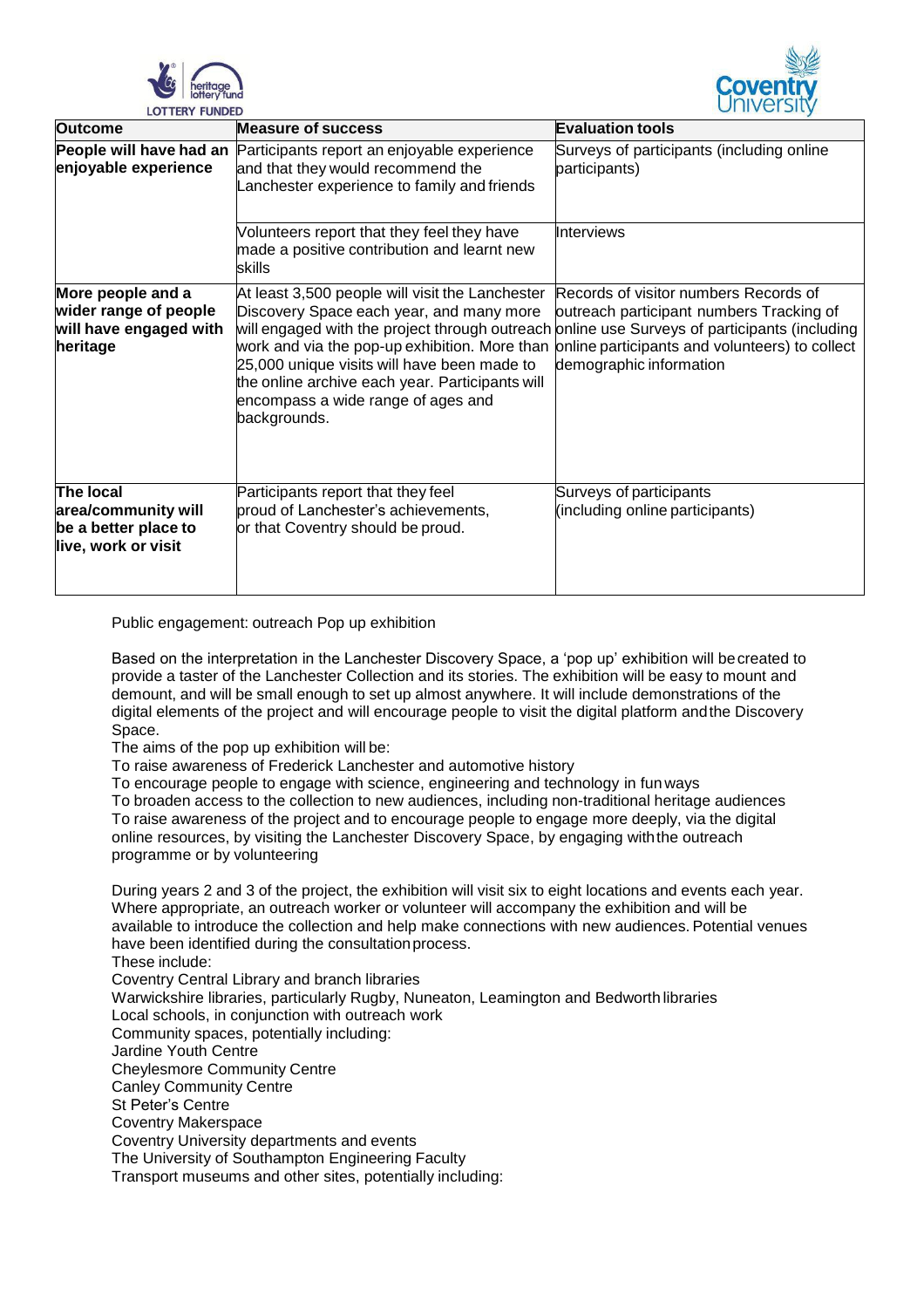



One Birdcage Walk, Institute of Mechanical Engineers' headquarters The Shuttleworth Collection Beaulieu National Motor Museum Brooklands Museum Heritage Motor Centre, Gaydon Museum of Science and Industry, Manchester Coventry Transport Museum Automobile themed events, for example: Runway Display Motor Show ClassicShows Stratford Festival of Motoring

Invention workshops – community outreach

The project outreach workers will offer 1-2 hour 'invention workshops' which invite people to create their own inventions, inspired by the archive. Two types of session will be available, one primarily targeted at young people (aged 9-14) and an adapted version more suitable for older audiences. The workshops will be adapted to meet the needs of the specific participants. The intention is to increase knowledge about Frederick Lanchester and the Lanchester Collection and inspire a sense of creativity and invention, as well as engaging new audiences with STEM subjects.

The sessions will be offered on set times and dates as part of existing programmes of activity or at community venues, for example:

At local libraries in Coventry and Warwickshire (both services are keen to host workshops at their branch libraries)

At community venues, for example:

Jardine Young People's Centre

Coventry Makerspace

Local community centres

At museum venues in Coventry and the wider region

As part of the Big Bang Fair and/or Big Bang Near Me events. (The Big Bang is the UK Young Scientists and Engineers Fair, held at the NEC in Birmingham each year. Activity slots are available to external providers.)

As part of British Science Week events At the planned annual Lanchester Day

Participants will need to book in advance to take part in the workshops. The sessions will also be available to be booked by groups such as local history groups, youth groups, uniformgroups (scouts and guides), social clubs, car clubs etc. They will be specifically promoted tothese audiences as part of the relationship building work that the outreach workers will undertake.

Each workshop will involve:

Active ice-breaker activities with an engineering slant

An introduction to the Lanchester Collection and Frederick Lanchester's work

Demonstrations of the augmented reality models (using 2D triggers for use offsite)and serious games Invention activities which invite participants to develop mechanical solutions to practical or absurd challenges – for example creating 'Heath-Robinson' style contraptions to carry out specific tasks, or more practical challenges such as developing new approaches to suspension or steering

The sessions will be developed by the outreach workers with input from STEM experts from within the university (staff from the Engineering and Computing Faculty will be invited to contribute ideas and expertise) and the Lanchester Trust.

15 sessions will be delivered over the course of the project. Each session will have 10 to 20 participants. The sessions will be delivered by one of the project outreach workers, supported by 2 volunteers at each event.

Talks to community groups

Members of the Lanchester Trust and outreach workers will deliver talks on Lanchester and his work